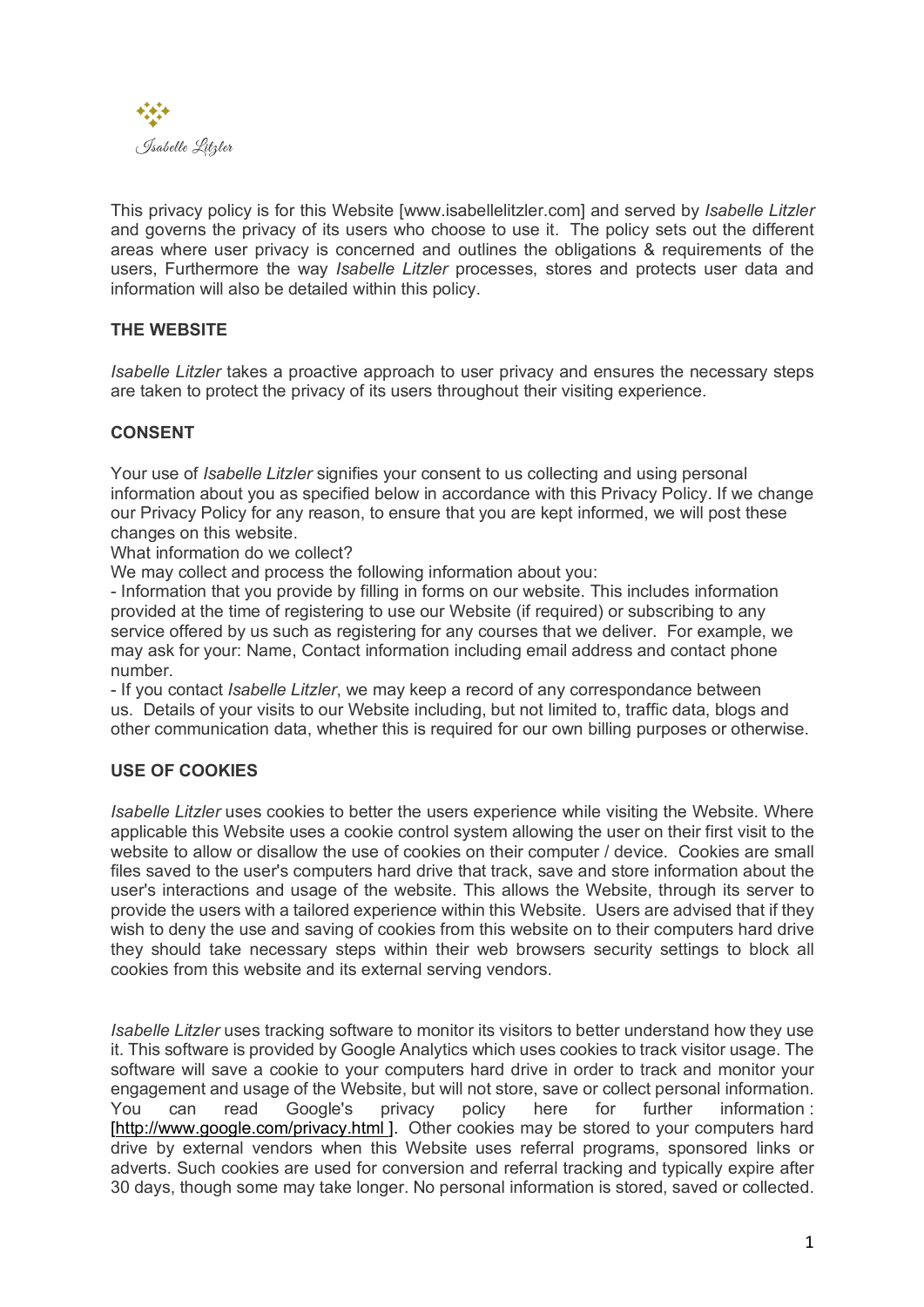

## **CONTACT AND COMMUNICATION**

Users contacting *Isabelle Litzler* do so at their own discretion and provide any personal details requested at their own risk. Your personal information is kept private and stored securely until a time it is no longer required or has no use. Every effort has been made to ensure a safe and secure form of email submission process but users using such form of email processes are advised that they do so at their own risk.

*Isabelle Litzler* uses any information submitted to provide you with further information about the products / service or to assist you in answering any questions or queries you may have submitted. This includes using your details to subscribe you to any email newsletter program the website operates but only if this was made clear to you and your express permission was granted when submitting any form to email process. Or whereby the consumer has previously purchased from or enquired about purchasing from the company a product or service that the email newsletter relates to. This is by no means an entire list of your user rights in regard to receiving email marketing material. Your details are not passed on to any third parties.

### **EMAIL NEWSLETTER**

*Isabelle Litzler* may operate an email newsletter program at some stage, used to inform subscribers about products and services supplied by this Website. Users can subscribe through an online automated process should they wish to do so at their own discretion. Some subscriptions may be manually processed through prior written agreement with the user. All personal details relating to subscriptions are held securely. No personal details are passed on nor shared with companies outside of the company that operates this website.

### **EXTERNAL LINKS**

Although this website only looks to include quality, safe and relevant external links, users are advised to adopt a policy of caution before clicking any external web links mentioned throughout this Website. (External links are clickable text / banner / image links to other websites). *Isabelle Litzler* cannot guarantee or verify the contents of externally linked Website despite their best efforts. Users should therefore note that they click on external links at their own risk and Isabelle Litzler cannot be held liable for any damages or implications caused by visiting any external links mentioned.

### **SOCIAL MEDIA PLATFORMS**

Communication, engagement and actions taken through external social media platforms that *Isabelle Litzler* participates on are custom to the terms and conditions as well as the privacy policies held with each social media platform respectively.

Users are advised to use social media platforms wisely and communicate / engage upon them with due care and caution in regard to their own privacy and personal details*. Isabelle Litzler* will never ask for personal or sensitive information through social media platforms and